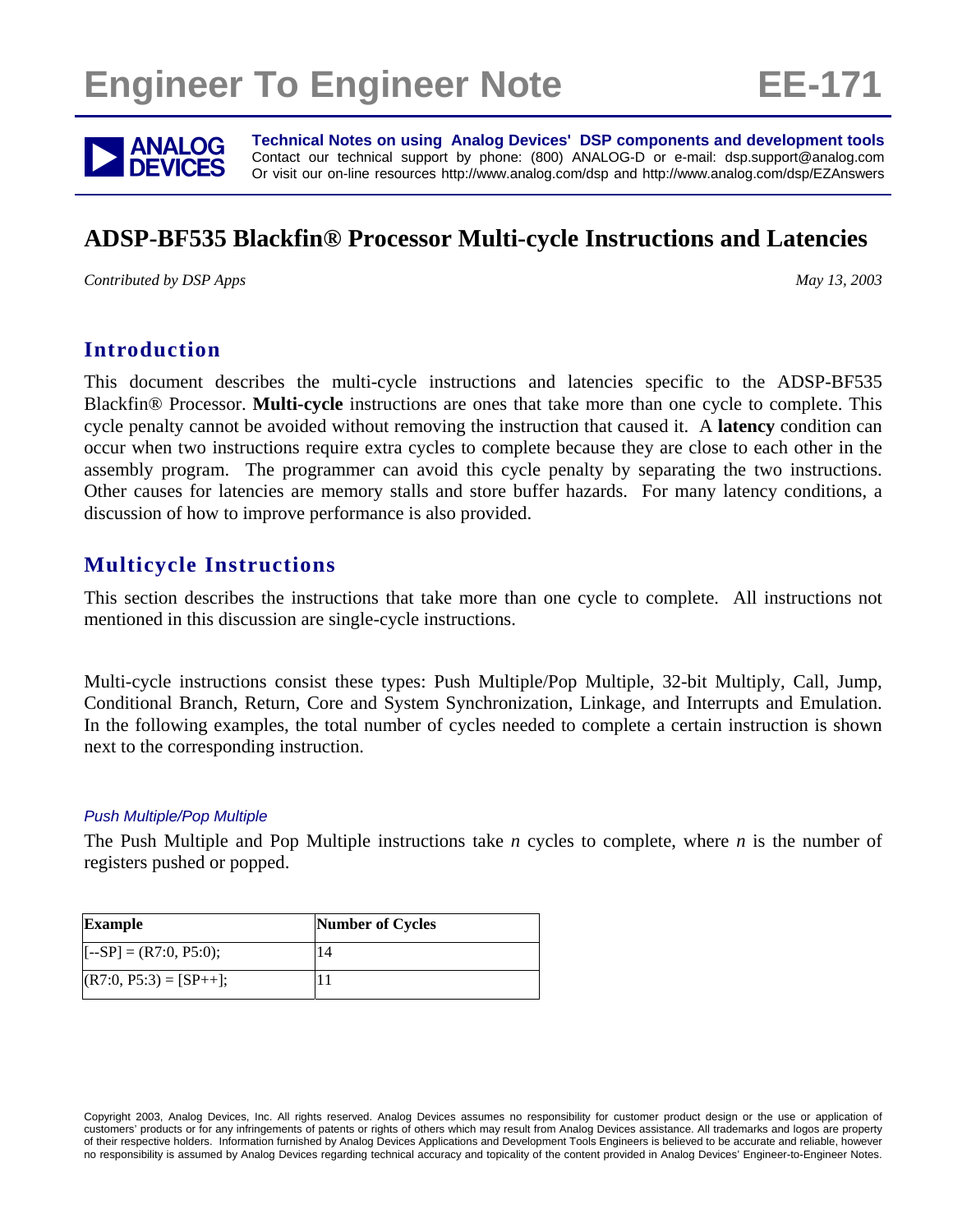

### *32-bit Multiply (modulo 2<sup>32</sup> )*

| <b>Example</b> | <b>Number of Cycles</b> |
|----------------|-------------------------|
| $R0 * = R1$ ;  |                         |

### *Call, Jump*

| <b>Example</b> | <b>Number of Cycles</b> |
|----------------|-------------------------|
| CALL $0x22$ ;  |                         |
| $JUMP(P0)$ :   |                         |

### *Conditional Branch*

The number of cycles a branch takes depends on the prediction as well as the actual outcome.

| <b>Prediction</b>       | Taken    |           | Not taken |           |
|-------------------------|----------|-----------|-----------|-----------|
| <b>Outcome</b>          | Taken    | Not taken | Taken     | Not taken |
| <b>Number of Cycles</b> | 4 cycles | cycles    | cycles    | l cvcle   |

### *Return*

| <b>Examples</b> | <b>Number of Cycles</b> |
|-----------------|-------------------------|
| RTX;            |                         |
| RTE;            |                         |
| RTN;            | ┑                       |
| RTI;            |                         |
| RTS;            |                         |

### *Core and System Synchronization*

| <b>Examples</b> | <b>Number of Cycles</b> |
|-----------------|-------------------------|
| CSYNC;          |                         |
| SSYNC;          |                         |

### *Linkage*

| <b>Examples</b> | <b>Number of Cycles</b> |
|-----------------|-------------------------|
| LINK 4;         | 4 cycles                |
| UNLINK:         | 3 cycles                |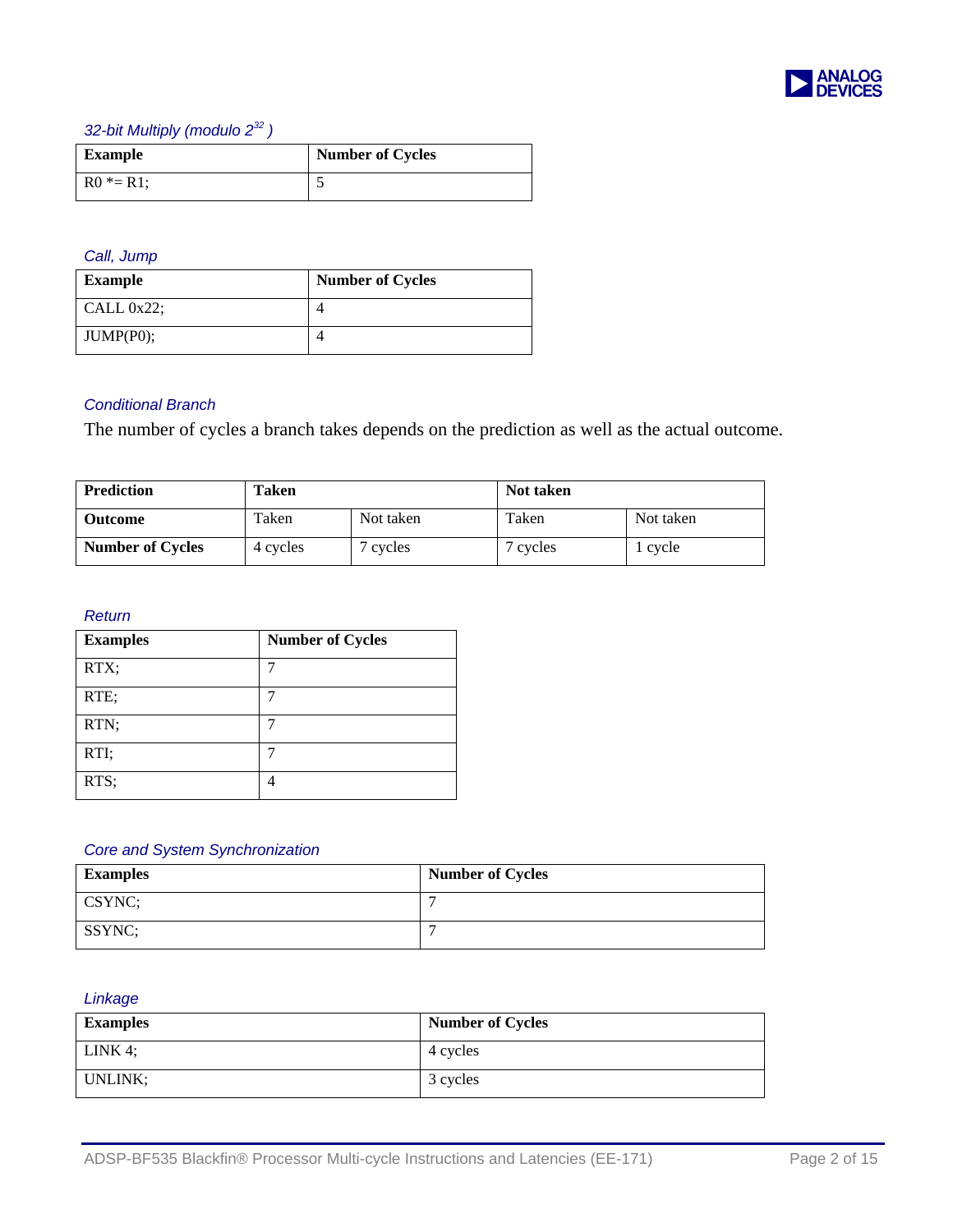

#### *Interrupts and Emulation*

| <b>Examples</b>  | <b>Number of Cycles</b> |
|------------------|-------------------------|
| RAISE 10;        | 3 cycles                |
| <b>EMUEXCPT;</b> | 3 cycles                |
| STI R4;          | 3 cycles                |

### **Instruction Latencies**

Unlike multi-cycle instructions, instruction latencies (or stall cycles) are contingent on the placement of specific instruction pairs relative to one another. They can be avoided by separating them by as many instructions as there are stalls incurred between them. For example, if a pair of instructions incurs a 2 cycle latency, separating them by two instructions will eliminate that latency.

**Bold blue** type is used to identify register dependencies within the instruction pairs. An example of a dependency is when a register is accessed in the instruction immediately following an instruction that modified the register. The lack of the color blue in a entry indicates that the latency condition will occur regardless of what registers are used. *Italicized red* type is used to highlight the stall consequences.

Instruction latencies are separated into these groups: Accumulator to Data Register Latencies, Register Move Latencies, Move Conditional and Move CC Latencies, Loop Setup Latencies, Instructions Within Hardware Loop Latencies, Loop Buffer Misalignment Latencies, and Miscellaneous Latencies. The total cycle time of each entry can be calculated by adding the cycles taken by each instruction to the number of stall cycles for the instruction pair.

Refer to the Appendix for abbreviations, instruction group descriptions, as well as register groupings.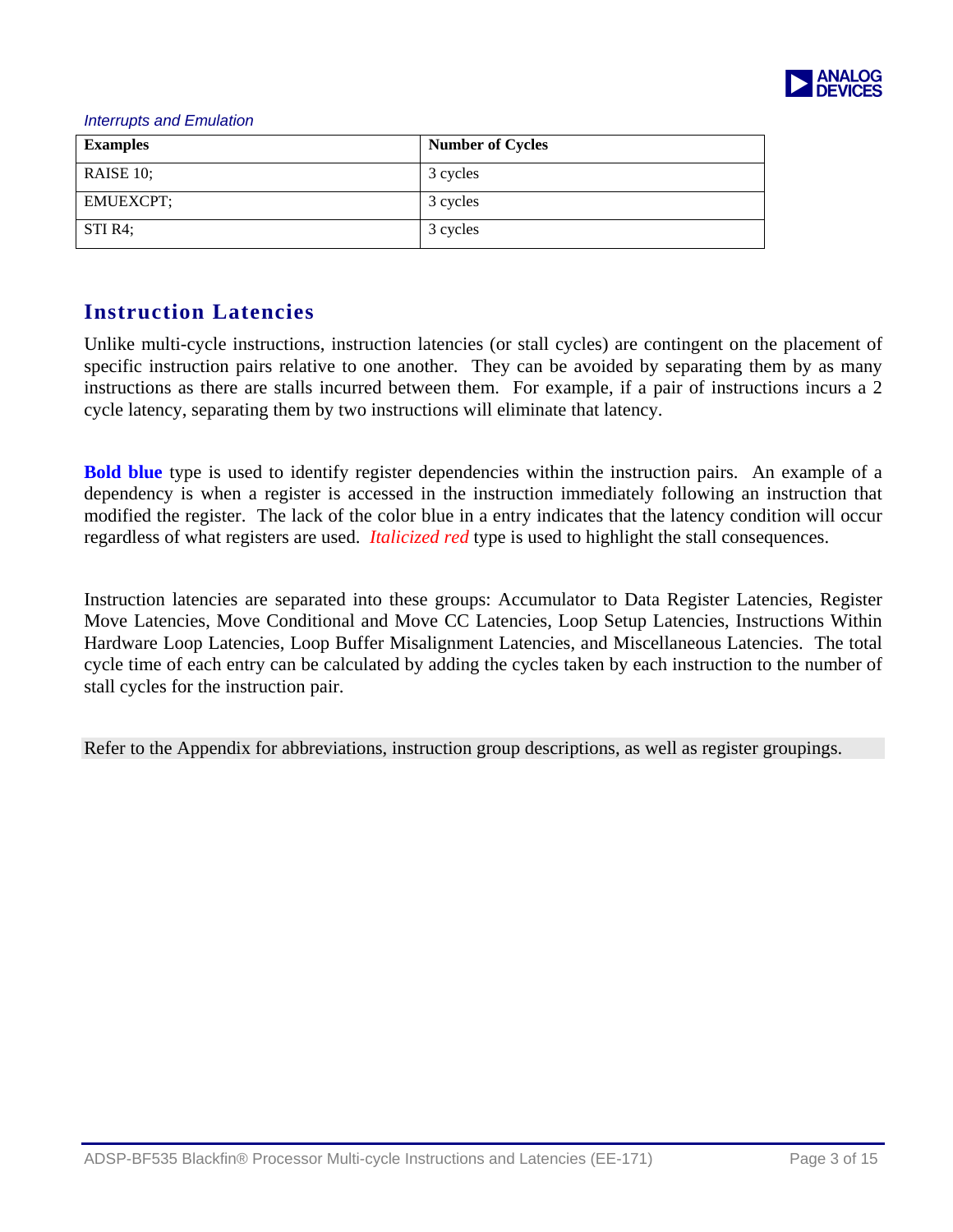

| <b>Description</b>                              | <b>Example</b>                   | $<$ Cycles + Stalls> |
|-------------------------------------------------|----------------------------------|----------------------|
| $-$ dreg = Areg2Dreg op                         | $R1 = R6.L * R4.H (IS);$         | 1>                   |
| - video op using $\text{dreg}$ as src           | $R5 = BYTEOP1P (R3:2, R1:0);$    | $<1+2>$              |
| $-$ dreg = Areg2Dreg Op                         | $R4 L = (A0 = R3.H*R1.H);$       | 1>                   |
| - $\text{rnd12/rnd20}$ using <b>dreg</b> as src | $R0.H = R2 + R4$ (RND12);        | $<1+1>$              |
| $-$ dreg = Areg2Dreg Op                         | $R4.L = (A0 = R3.H * R1.H);$     | 1>                   |
| - shift/rotate op using <b>dreg</b> as src      | $R1 = ROT R2 BY R4.L;$           | $<1+1>$              |
| $-$ dreg = Areg2Dreg Op                         | $R0.H=R0.L=SIGN(R2.H)*R3.H+SIG$  |                      |
| - add on sign using <b>dreg</b> as src          | $N (R2.L)*R3.L;$                 | <1>                  |
|                                                 | $R6.H=R6.L=SIGN(R0.H)*R1.H+SIGN$ |                      |
|                                                 | $(R0.L)*R1.L;$                   | $<1+1>$              |
|                                                 |                                  |                      |

### *Accumulator to Data Register Latencies*

### *Register Move Latencies*

In each of the following cases, the stall condition occurs when the same register is used in both instructions.

| <b>Description</b>                          | <b>Example</b>                | $<$ Cycles + Stalls> |
|---------------------------------------------|-------------------------------|----------------------|
| $-$ dreg = sysreg                           | $\mathbf{R0} = \mathbf{LC0};$ | <1>                  |
| - ALU op using dreg as src (or vector       | $R2 = R1 + R0;$               | $<1+1>$              |
| ALU op)                                     |                               |                      |
|                                             | $R2 = LC0;$                   | 1>                   |
|                                             | $R1.L = R2 (RND);$            | $<1+1>$              |
| $-dreg = preg$                              | $\mathbf{R0} = \mathbf{P0}$ ; | <1>                  |
| - sysreg = $\text{dreg}$                    | $ASTAT = R0;$                 | $<1+1>$              |
| $-$ dreg = sysreg                           | $R0 = ASTAT;$                 | 1>                   |
| $-dreg = \text{dreg}$                       | $R1 = R0;$                    | $<1+1>$              |
| $-$ dreg = sysreg                           | $R0 = LC0;$                   | 1>                   |
| - multiply/video op with <b>dreg</b> as src | $R2.H = R1.L * R0.H;$         | $<1+2>$              |
| $-$ dreg = sysreg                           | $R0 = LC0;$                   | 1>                   |
| - $\mathrm{accreg} = \mathrm{dreg}$         | $AO = R0$ ;                   | $<1+1>$              |
| $-preg = dreg$                              | $P0 = R3;$                    | <1>                  |
| - any op using <b>preg</b>                  | $R0 = P0$ ;                   | $< I + 3>$           |
| $-$ <b>dagreg</b> = dreg                    | $I3 = R3;$                    | <1>                  |
| - any op using dagreg                       | $R0 = 13;$                    | $<1+3>$              |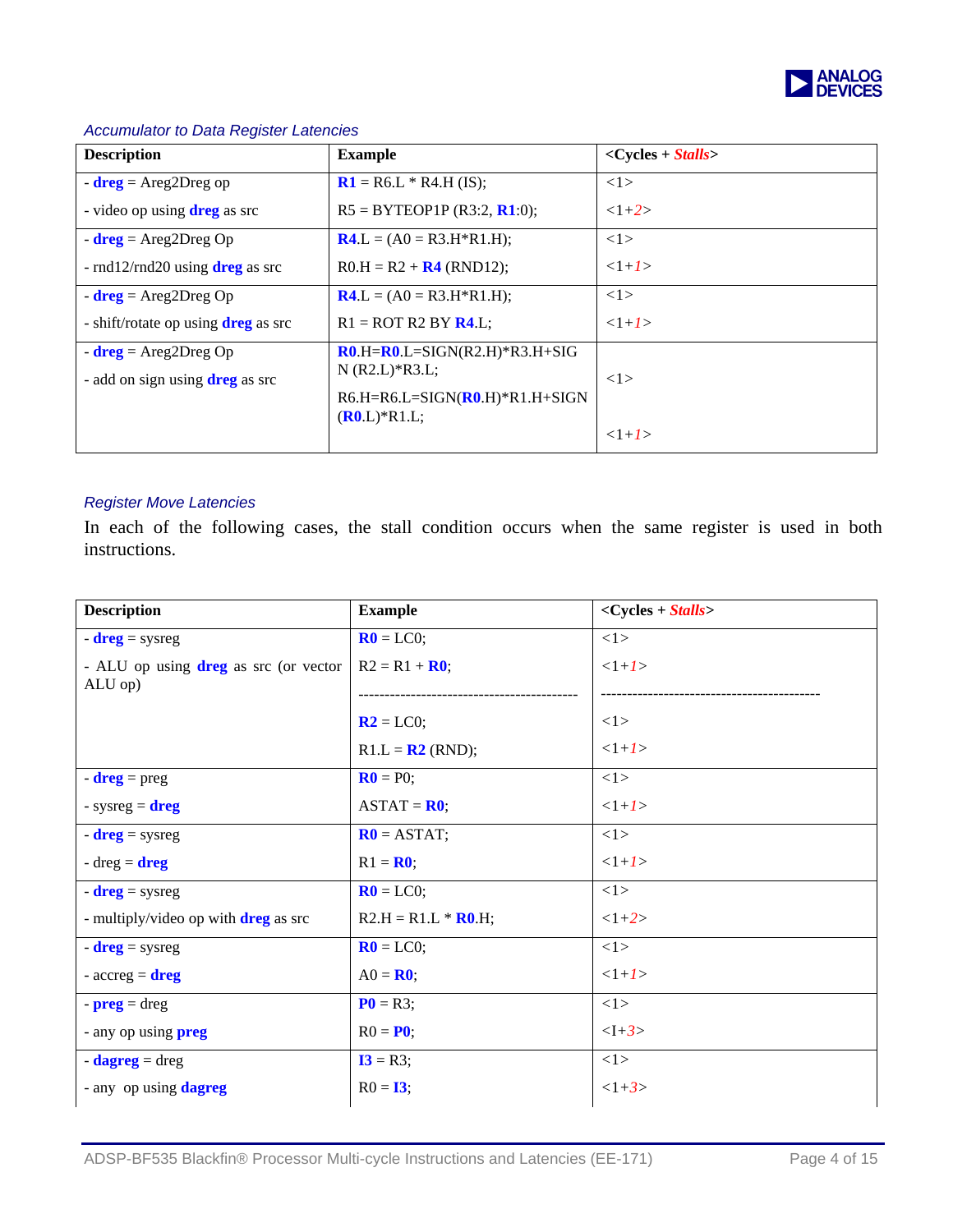

| $-$ dreg = sysreg                        | $\mathbf{R0} = \text{LCO}$ ;                      | <1>     |
|------------------------------------------|---------------------------------------------------|---------|
| - sysreg = $\text{dreg}$                 | $ASTAT = R0;$                                     | $<1+1>$ |
| $-$ <b>accreg</b> = sysreg               | $\mathbf{A0}.\mathbf{w} = \mathbf{LCO};$          | 1>      |
| $\text{-} \textbf{accreg} = \text{dreg}$ | $\mathbf{A0} = \mathbf{R0}$ ;                     | $<1+1>$ |
| $-$ <b>accreg</b> = sysreg               | $\mathbf{A0}.\mathbf{w} = \mathbf{LCO};$          | 1>      |
| $\frac{-\text{acreg}}{2} = \text{preg}$  | $\mathbf{A0}.\mathbf{w} = \mathbf{P0}$ ;          | $<1+1>$ |
| $-$ <b>accreg</b> = sysreg               | $\mathbf{A0}.\mathbf{w} = \mathbf{LCO};$          | 1>      |
| - $\mathrm{accreg} = \mathrm{accreg}$    | $A1 = A0;$                                        | $<1+1>$ |
| $-$ <b>accreg</b> = sysreg               | $\mathbf{A0}.\mathbf{w} = \mathbf{LCO};$          | 1>      |
| $-dreg = accreg$                         | $R0.L = A0.x;$                                    | $<1+1>$ |
| $-$ <b>accreg</b> = sysreg               | $\mathbf{A0}.\mathbf{w} = \mathbf{LCO};$          | 1>      |
| - sysreg $=$ <b>accreg</b>               | $ASTAT = A0.w;$                                   | $<1+1>$ |
| $-$ <b>accreg</b> = sysreg               | $\mathbf{A1}.\mathbf{x} = \mathbf{L}\mathbf{C0};$ | 1>      |
| - math op using <b>accreg</b> as src     | $R1.H = (A0+=A1);$                                | $<1+1>$ |
| $-$ <b>accreg</b> = sysreg               | $\mathbf{A0}.\mathbf{w} = \mathbf{LCO};$          | 1>      |
| - POP to <b>accreg</b>                   | $A0.w = [SP +1];$                                 | $<1+1>$ |
| - POP to dagreg                          | $I3 = [SP++];$                                    | 1>      |
| - any op using dagreg                    | $R0 = 13$ ;                                       | $<1+3>$ |

### *Move Conditional and Move CC Latencies*

In each of the following cases, the stall condition occurs when the same register is used in both instructions.

| <b>Description</b>                           | <b>Example</b>                      | $<$ Cycles + Stalls> |
|----------------------------------------------|-------------------------------------|----------------------|
| $-$ dreg = CC                                | $R0 = CC;$                          | <1>                  |
| - if CC dreg $=$ dreg                        | if CC R1 = $\mathbf{R0}$ ;          | $<1+1>$              |
| - if CC $\text{dreg} = \text{dreg}$          | if CC $R0 = R1$ ;                   | 1>                   |
| - multiply/video op using <b>dreg</b> as src | $R2.H = R1.L * R0.H;$               | $<1+1>$              |
|                                              |                                     |                      |
|                                              | if CC $R1 = R3$ ;                   | 1>                   |
|                                              | SAA (R3:2, R1:0);                   | $<1+1>$              |
| - if CC $\text{dreg} = \text{preg}$          | if CC $\mathbf{R0} = \mathbf{P0}$ ; | <1>                  |
| - math op using <b>dreg</b> as src           | $R2 = R1 + R0;$                     | $<1+1>$              |
|                                              |                                     |                      |
|                                              | if CC $\mathbf{R3} = \mathbf{P1}$ ; | <1>                  |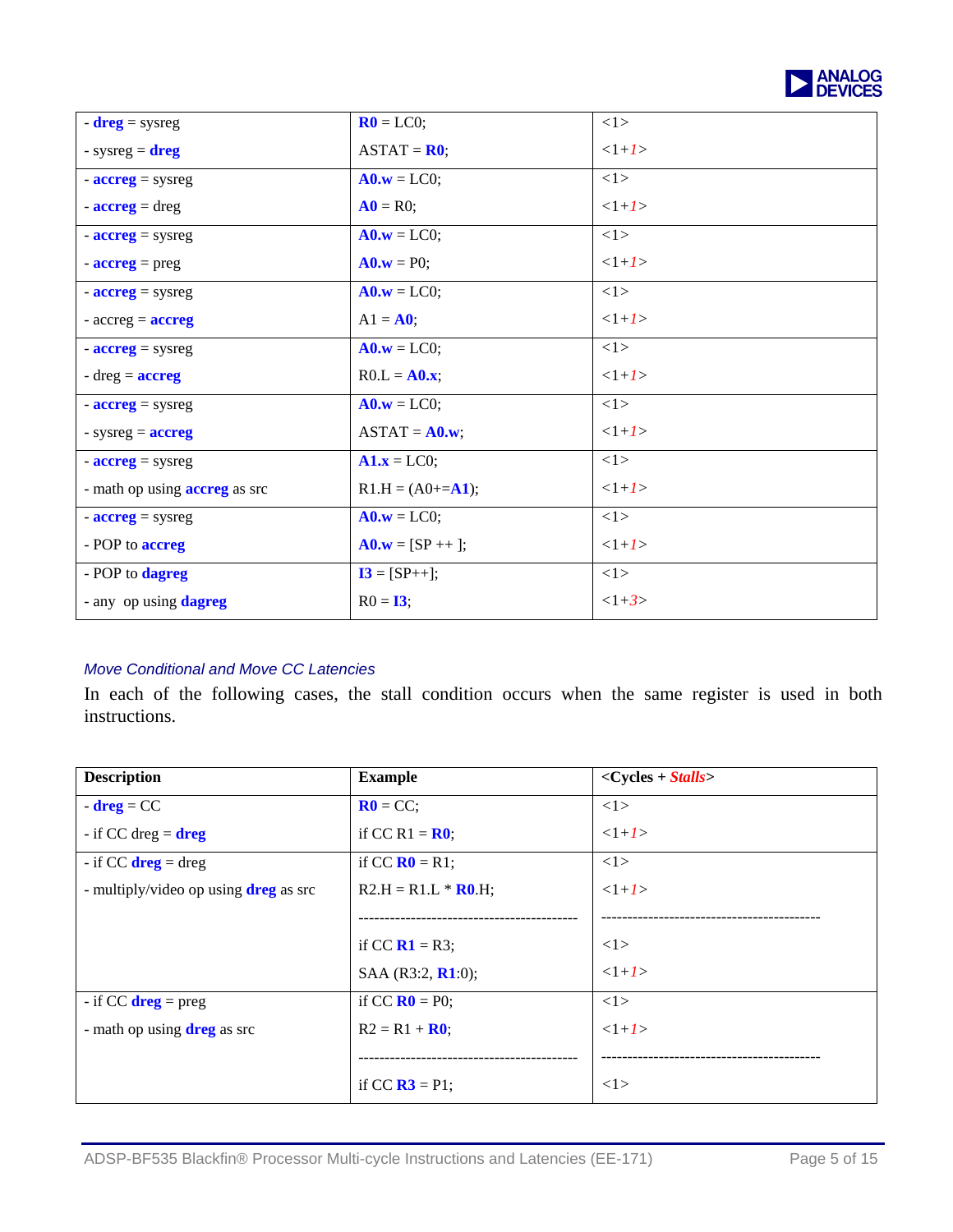

|                                      | SAA (R3:2, R1:0);                   | $<1+1>$ |
|--------------------------------------|-------------------------------------|---------|
| $-$ dreg = CC                        | $R0 = CC;$                          | 1>      |
| - math op using <b>dreg</b> as src   | $R2.H = R1.L * R0.H;$               | $<1+2>$ |
|                                      |                                     |         |
|                                      | $R1 = CC;$                          | 1>      |
|                                      | SAA (R3:2, R1:0);                   | $<1+2>$ |
| $-$ dreg = CC                        | $R0 = CC;$                          | <1>     |
| $-CC = \text{dreg}$                  | $CC = R0$ ;                         | $<1+2>$ |
| - if CC $preg = dpreg$               | if CC $P0 = R1$ ;                   | 1>      |
| - any op using <b>preg</b>           | $R4 = P0$ ;                         | $<1+3>$ |
| - if CC $\text{dreg} = \text{dpreg}$ | if CC $\mathbf{R0} = \mathbf{R1}$ ; | <1>     |
| $-CC = \text{dreg}$                  | $CC = R0$ ;                         | $<1+1>$ |

### *Loop Setup Latencies*

There following are latencies specific to the configuration of the zero-overhead looping mechanism.

| <b>Description</b>                                                                                        | <b>Example</b>                      | $<$ Cycles + Stalls> |
|-----------------------------------------------------------------------------------------------------------|-------------------------------------|----------------------|
| - loop setup                                                                                              | LSETUP (top1, bottom1) $LCO = PO$ ; | 1>                   |
| - loop setup with same LC                                                                                 | LSETUP (top2, bottom2) $LCO = P1$ ; | $<1+1>$              |
| - modification of LT or LB                                                                                | $LT0 = [SP++]:$                     | 1>                   |
| - loop setup with same loop registers                                                                     | LSETUP (top, bottom) $LCO = P0$ ;   | $<1+3>$              |
| - loop setup and LC0/LC1 $!= 0$                                                                           | LSETUP (top, bottom) $LCO = PO$ ;   | 1>                   |
| - any op                                                                                                  | NOP;                                | $<1+1>$              |
| - LC0/LC1 reg written to                                                                                  | $LC0 = R0$ ;                        | <1>                  |
| - any op                                                                                                  | NOP;                                | $<1+4>$              |
| - LT0/LB0 written to and LC0 $!= 0$                                                                       | $LT0 = [SP++];$                     | 1>                   |
| - any op                                                                                                  | NOP;                                | $<1+4>$              |
| - LT1/LB1 written to and LC1 $!= 0$                                                                       | $LB1 = P0;$                         | <1>                  |
| - any op                                                                                                  | NOP;                                | $<1+4>$              |
| - kill while loop buffer is being written<br>to: interrupt, exception,<br>NMI.<br>due<br>emulation events |                                     | $\langle 3 \rangle$  |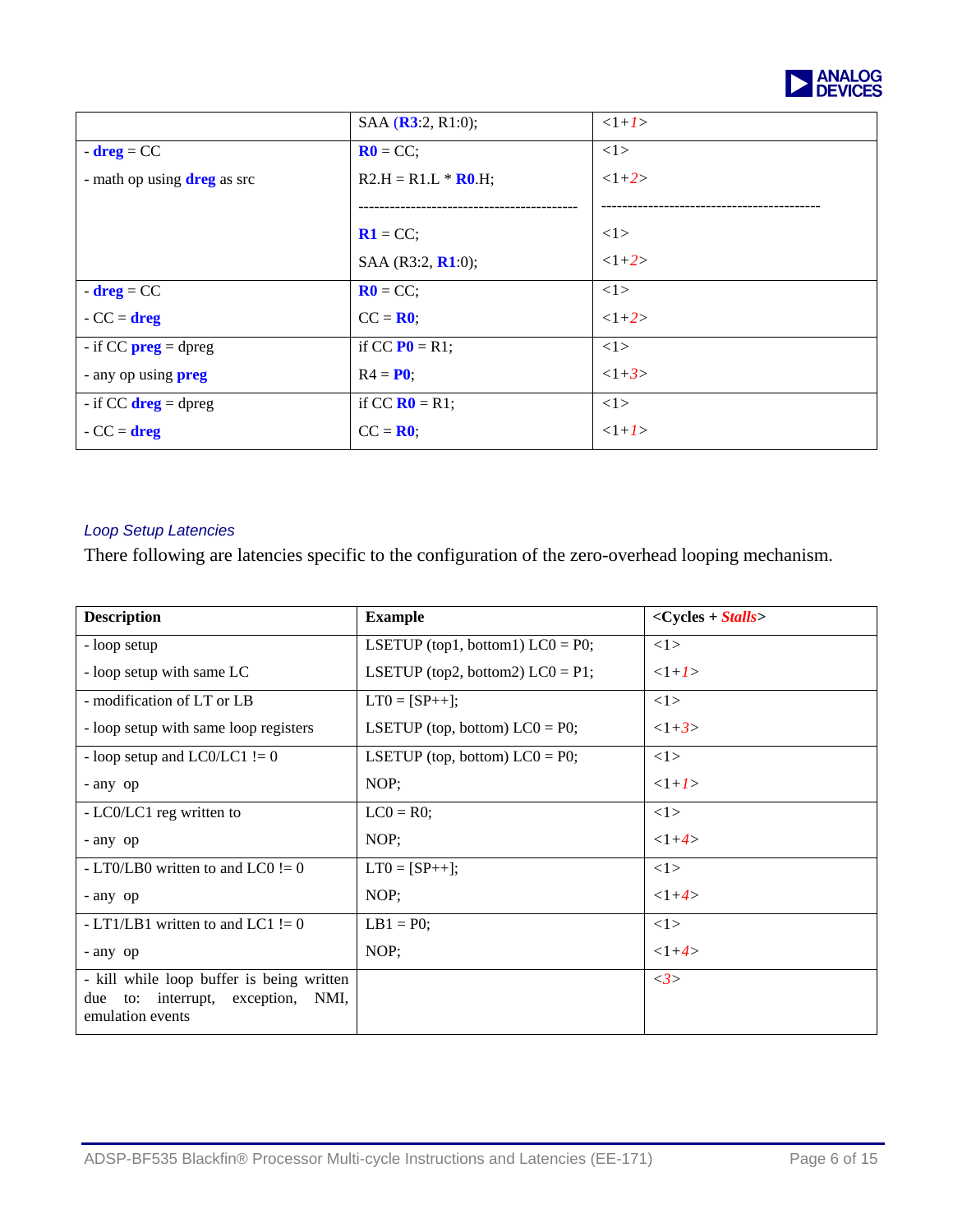

### *Instructions Within Hardware Loop Latencies*

The following stall conditions occur when the listed instruction is present within a hardware loop.

| <b>Instruction</b>                                                                       | <b>Number of Stalls in the Next</b><br><b>Iteration of the Loop</b> |
|------------------------------------------------------------------------------------------|---------------------------------------------------------------------|
| move conditional or POP into any of LC/LB/LT registers                                   | $\langle 3 \rangle$                                                 |
| loop setup in the first 3 instructions of the loop                                       | $\langle 3 \rangle$                                                 |
| branch in the first 3 instructions of the loop (JUMP, CALL, conditional branch)          | <3>                                                                 |
| interrupt or exception in the first 4 instructions of the loop                           | <3>                                                                 |
| CSYNC or SSYNC                                                                           | $\langle 3 \rangle$                                                 |
| inner hardware loop's bottom is within the outer hardware loop's first four instructions | <3>                                                                 |
| RTS, RTN, RTE, RTX, RTI                                                                  | <3>                                                                 |

### *Loop Buffer Misalignment*

The ADSP-BF535 Blackfin Processor has two loop buffers that correspond to the two zero-overhead loop units. These buffers guarantee that there are no pipeline kills due to the implicit conditional jump at the end of each loop iteration. Each loop buffer has four 64-bit locations and can store up to four instructions. These four instructions are the first four instructions starting at the beginning of a hardware loop.

While the loop buffer mechanism is transparent to the software user, there are cases where code will incur stalls due to improper instruction data alignment relative to the loop buffer.

There are two possible scenarios to consider:

The loop contains four instructions of less.

All four (or less) instructions will fit in the loop buffer. There is nothing a programmer must do in this case to ensure that there are no stalls due to loop buffer misalignment.

The loop buffer contains five or more instructions.

Four instructions will fit into the loop buffer. In order to eliminate a stall latency, the fifth instruction must be fully contained in the next 64-bit instruction fetch. For example, if the fifth instruction in a loop is a 64-bit instruction, and this instruction is not aligned to a 64-bit boundary, then it will take two 64-bit fetches to grab the instruction from L1 memory. Therefore, a one-cycle stall is incurred in each iteration of the loop.

### *Miscellaneous Latencies*

The following latencies do not fall into any of the above categories.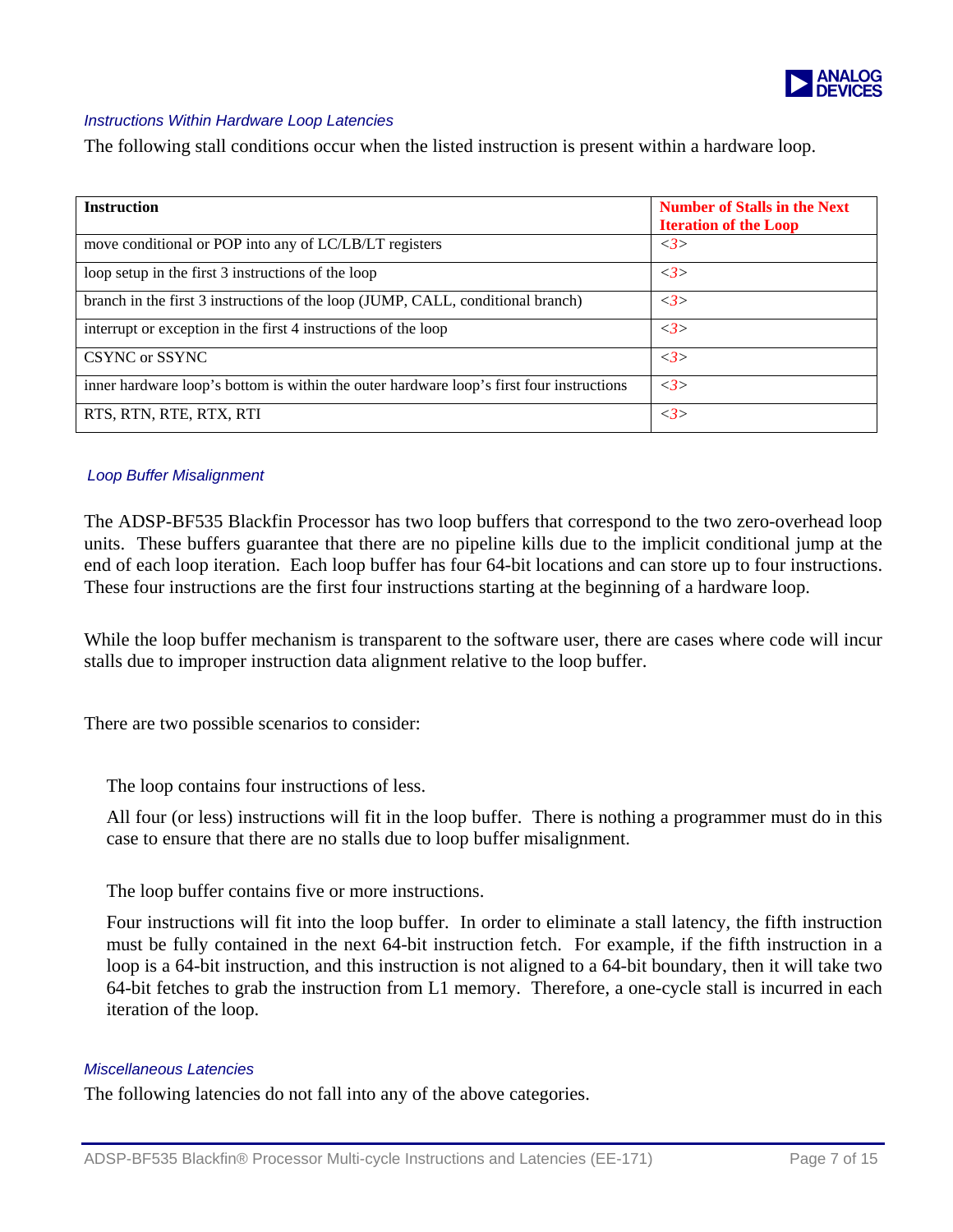

| <b>Example</b>                                           | $<$ Cycles + Stalls> |
|----------------------------------------------------------|----------------------|
| $I1 = [SP++];$                                           | <1>                  |
| $R0 = BYTEOP3P (R1:0, R1:0)$<br>(HI);                    | $<1+5>$              |
| $IO = R0;$                                               | <1>                  |
| $R3 = BYTEOP1P (R3:2, R1:0);$                            | $<1+5>$              |
| $RETI = PO;$                                             | <1>                  |
| RTI;<br>.                                                | $<1+4>$              |
| $RETS = P3;$                                             | 1>                   |
| RTS;                                                     | $<1+4>$              |
| $R2 = R3 + R1;$                                          | <1>                  |
| $R4.H = R2.L * R0.H;$<br>------------------------------- | $<1+1>$              |
| <b>R3</b> $* = R4$ ;                                     | 1>                   |
| SAA (R3:2, R1:0);                                        | $<1+1>$              |
| $(R3, R0)$ = search R1 (LE);                             | <1>                  |
| $R2.H = R1.L * R0.H;$                                    | $<1+2>$              |
| $P0 = [FP + -4];$                                        | <1>                  |
| $R0 = P0;$                                               | $<1+3>$              |
| $I3 = [SP++];$                                           | <1>                  |
| $R0 = 13;$                                               | $<1+3>$              |
| $R0 = [P0]; // P0 = MMR address$                         | $<1+2>$              |
| $LC0 = R0;$                                              | <1>                  |
| $R1 = [I0++];$                                           | $<1+3>$              |
| $LB1 = R2;$                                              | <1>                  |
| $11 += 4;$                                               | $<1+3>$              |
| $LC1 = R3;$                                              | 1>                   |
| $R4 = [11 + M2];$                                        | $<1+3>$              |
|                                                          |                      |
| $LC0 = R5;$                                              | 1>                   |
| $10 += M2;$                                              | $<1+3>$              |
|                                                          |                      |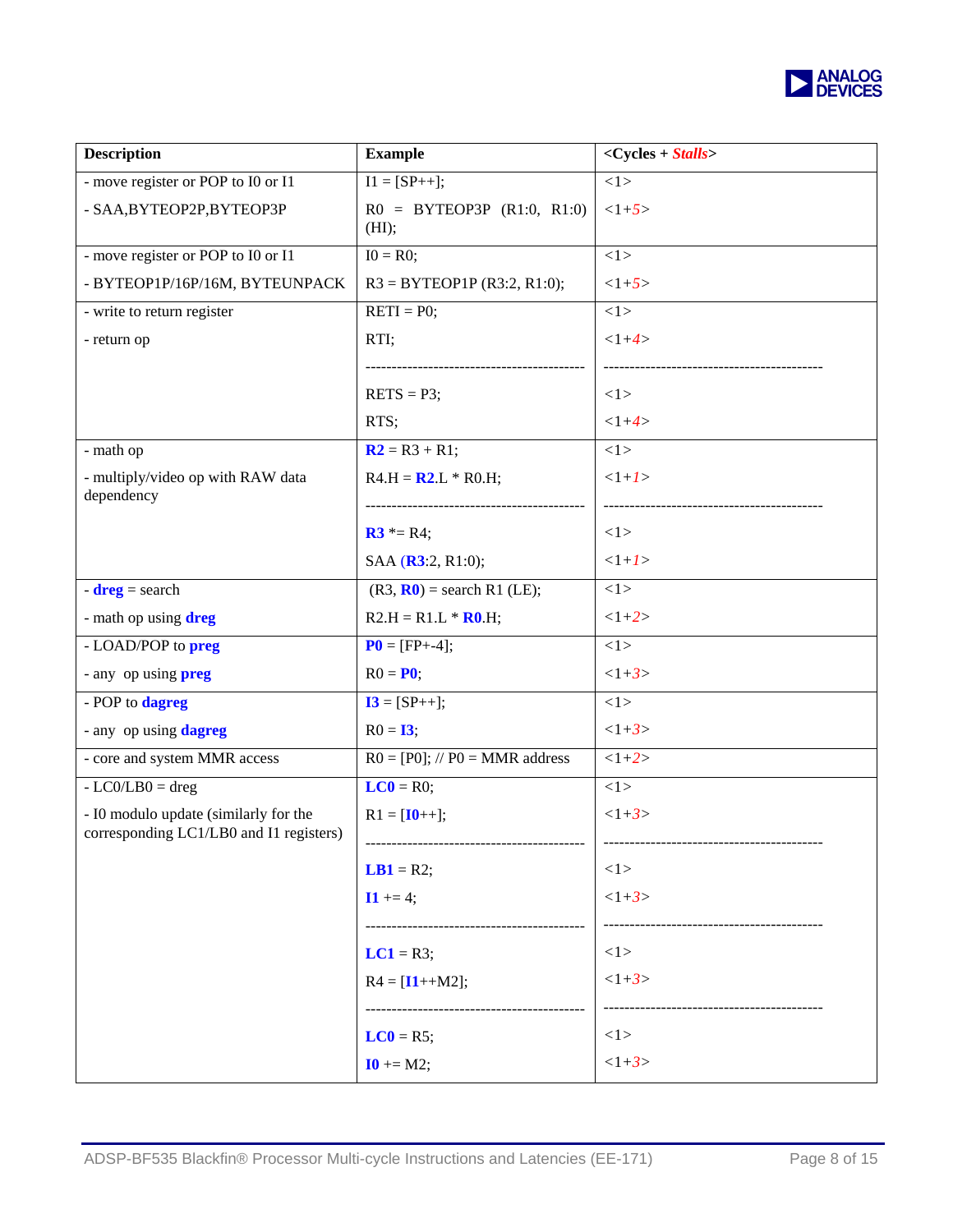

### **L1 Data Memory Stalls**

L1 data memory (DM) stalls can be incurred by accessing L1 data memory. Accesses can either be explicit (if the data memory is configured as SRAM) or implicit (if the data memory is configured as cache). Some of these stalls are multi-cycle instruction conditions, and some are latency conditions. The specifics are described in each entry.

**Bold blue** type is used to highlight the causal factors in offending instructions. *Italicized red* type is used to highlight the stall consequences.

### **Sub-bank Access Collision**

#### *SRAM Access (1 cycle stall)*

This stall can only occur when an instruction accesses memory configured as SRAM. The ADSP-BF535 Blackfin Processor has two data memory super-banks. Within each super-bank, there exist four contiguous 4096 byte (4KB) sub-banks. The following table shows the memory ranges for each of the sub-banks.

| <b>Data Memory Mini-Bank</b> | <b>Address Range</b>            |
|------------------------------|---------------------------------|
| super-bank A, sub-bank 0     | $0x$ FF80 0000 - $0x$ FF80 0FFF |
| super-bank A, sub-bank 1     | 0xFF80 1000 - 0xFF80 1FFF       |
| super-bank A, sub-bank 2     | 0xFF80 2000 - 0xFF80 2FFF       |
| super-bank A, sub-bank 3     | 0xFF80 3000 - 0xFF80 3FFF       |
| super-bank B, sub-bank 0     | 0xFF90 0000 - 0xFF90 0FFF       |
| super-bank B, sub bank 1     | 0xFF90 1000 - 0xFF90 1FFF       |
| super-bank B, sub-bank 2     | $0x$ FF90 2000 - $0x$ FF90 2FFF |
| super-bank B, sub-bank 3     | 0xFF90 3000 - 0xFF90 3FFF       |

If there are two simultaneous accesses in a multi-issue instruction to the same sub-bank, a one cycle stall is incurred.

| <b>Example</b>                                                                            | $\langle$ Cycles + <i>Stalls</i>                          |
|-------------------------------------------------------------------------------------------|-----------------------------------------------------------|
| $(10$ is address 0xFF80 1348, I1 is address 0xFF80 1994)                                  |                                                           |
| R1 = R4.L * R5.H (IS) $\ $ <b>R2</b> = [ <b>I0</b> ++] $\ $ [ <b>I1</b> ++] = <b>R3</b> ; | $<1+1>$                                                   |
|                                                                                           | (stall is due to a collision in the sub-bank 1 of bank A) |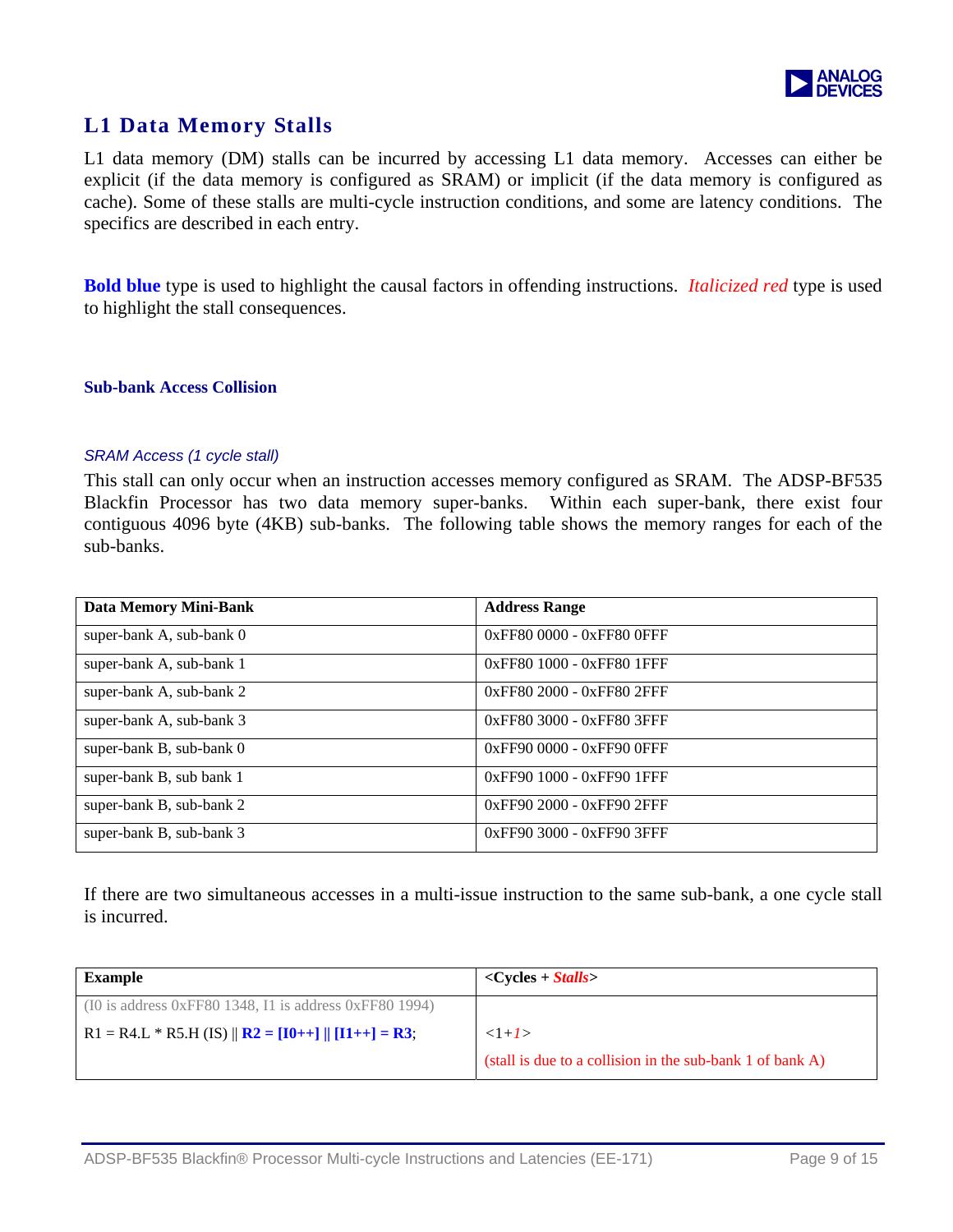

A collision occurs regardless if the accesses are both loads, or load and store. In the case where the first access is a load (DAG0) and the second is a store (DAG1), the cycles incurred are seen by the store buffer (see 'Store Buffer Overflow' below).

### *Cache Access (1 cycle stall)*

This stall can only occur when one or both L1 data banks are configured as cache.

### *One Bank is Configured as Cache*

When only one bank is configured as cache, data memory accesses will always be cached to the same super-bank. Therefore, it is necessary only to determine the cache sub-bank.

The ADSP-BF535 Blackfin Processor has four 4 KB sub-banks within each cache super-bank. Bits 13 and 12 of the data address determine which sub-bank data will be cached into. In the following example, super-bank A is configured as cache.

| Data Address[13:12] | <b>Sub-bank Selected (Super-bank A is Cache)</b> |
|---------------------|--------------------------------------------------|
| $00\,$              | sub-bank 0 (0xFF80 0000 - 0xFF80 1000)           |
| $\Omega$            | sub-bank 1 (0xFF80 1000 - 0xFF80 2000)           |
| 10                  | sub-bank 2 (0xFF80 2000 - 0xFF80 3000)           |
|                     | sub-bank 3 (0xFF80 3000 - 0xFF80 4000)           |

If the addresses in a dual memory access (multi-issue) instruction cache to the same sub-bank, a 1 cycle stall will be incurred.

| <b>Example</b>                                                                            | $\langle$ Cycles + <i>Stalls</i>             |
|-------------------------------------------------------------------------------------------|----------------------------------------------|
| $(10$ is address 0xFF80 2348, I1 is address 0xFF80 2994)                                  |                                              |
| R1 = R4.L * R5.H (IS) $\ $ <b>R2</b> = [ <b>I0</b> ++] $\ $ [ <b>I1</b> ++] = <b>R3</b> ; | $<1+1>$                                      |
|                                                                                           | (stall is due to a collision in mini-bank 2) |

A collision occurs regardless if the accesses are both loads, or load and store. In the case where the first access is a load (DAG0) and the second is a store (DAG1), the cycles incurred are seen by the store buffer (see 'Store Buffer Overflow' below).

**The cache collision rule is:** If a multi-issue instruction accesses data from Addr1 and Addr2 and  $(Addr1[13:12] = Addr2[13:12])$ , then a collision will occur.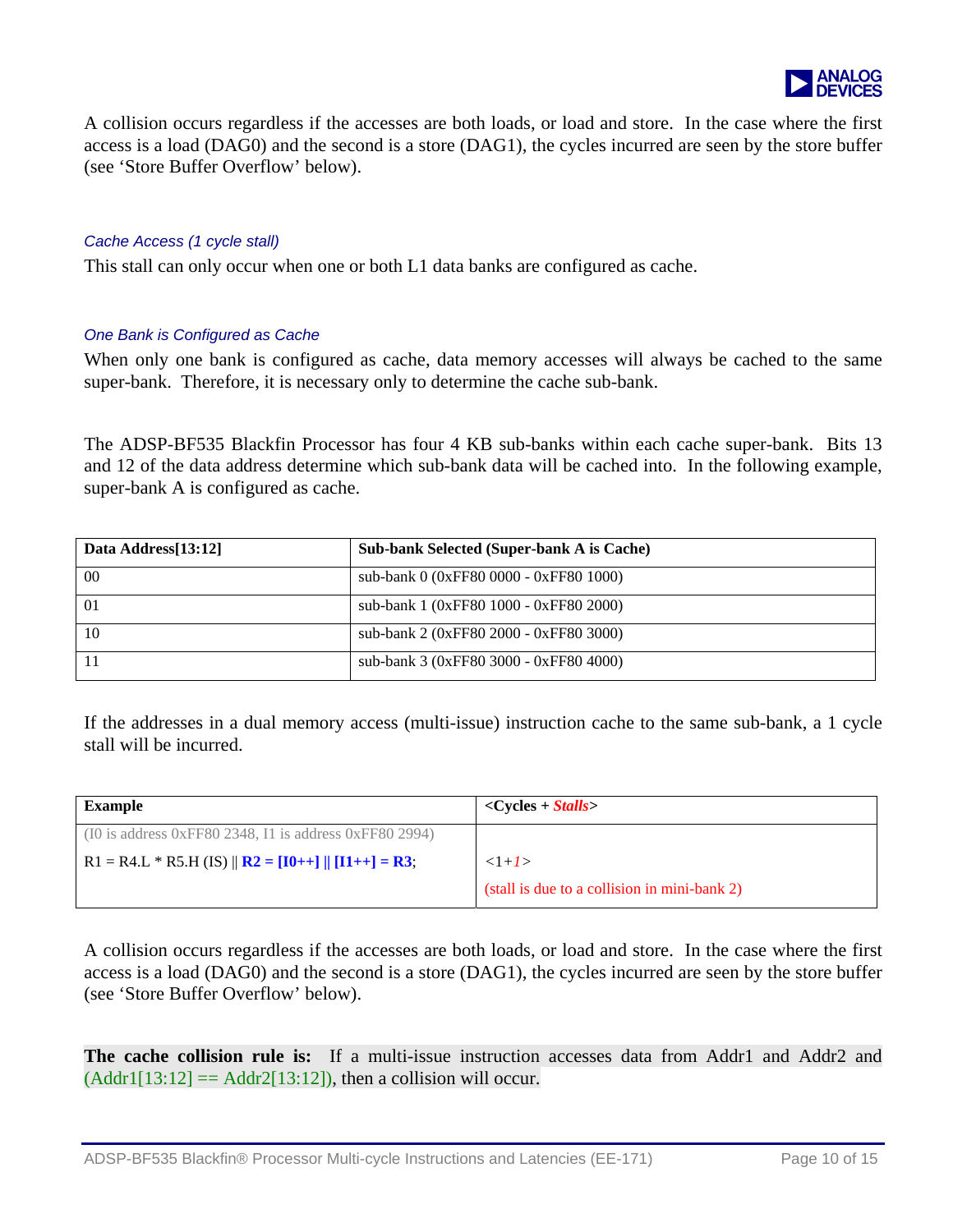

### *Both banks are configured as cache*

If both banks are cacheable, one must also determine which super-bank the accesses are cached to (in addition to sub-bank) to determine if there is a stall. This depends on the value of the DCBS bit of the DMEM\_CONTROL MMR. If DCBS is 1, address bit 23 is used as bank select. If DCBS is 0, address bit 14 is used as bank select. The following table and example assumes DCBS is 0:

| Addr[14:12]      | <b>Sub-bank Selected</b>                       |
|------------------|------------------------------------------------|
| 000 <sub>o</sub> | bank A, sub-bank 0 (0xFF80 0000 - 0xFF80 1000) |
| 001              | bank A, sub-bank 1 (0xFF80 1000 - 0xFF80 2000) |
| 010              | bank A, sub-bank 2 (0xFF80 2000 - 0xFF80 3000) |
| 011              | bank A, sub-bank 3 (0xFF80 3000 - 0xFF80 4000) |
| 100              | bank B, sub-bank $0(0xFF900000 - 0xFF901000)$  |
| 101              | bank B, sub-bank 1 (0xFF90 1000 - 0xFF90 2000) |
| 110              | bank B, sub-bank 2 (0xFF90 2000 - 0xFF90 3000) |
| 111              | bank B, sub-bank 3 (0xFF90 3000 - 0xFF90 4000) |

If the addresses in a dual memory access (multi-issue) instruction cache to the same super-bank and minibank, a 1 cycle stall will be incurred.

| <b>Example</b>                                                       | $\langle Cycles + Stalls \rangle$            |
|----------------------------------------------------------------------|----------------------------------------------|
| $(10$ is address 0xFF80 2348, I1 is address 0xFF80 2994)             |                                              |
| R1 = R4.L * R5.H (IS) $\ $ <b>R2</b> = $[I0++]$ $\ $ $[I1++] = R3$ ; |                                              |
|                                                                      | $<1+1>$                                      |
|                                                                      | (stall is due to a collision in mini-bank 2) |

A collision occurs regardless if the accesses are both loads, or load and store. In the case where the first access is a load (DAG0) and the second is a store (DAG1), the cycles incurred are seen by the store buffer (see 'Store Buffer Overflow' below).

### **The cache collision rule is:**

When DCBS is 0:

If a multi-issue instruction accesses data from Addr1 and Addr2 and  $(Addr1[14:12] == Addr2[14:12])$ , then a collision will occur.

When DCBS is 1: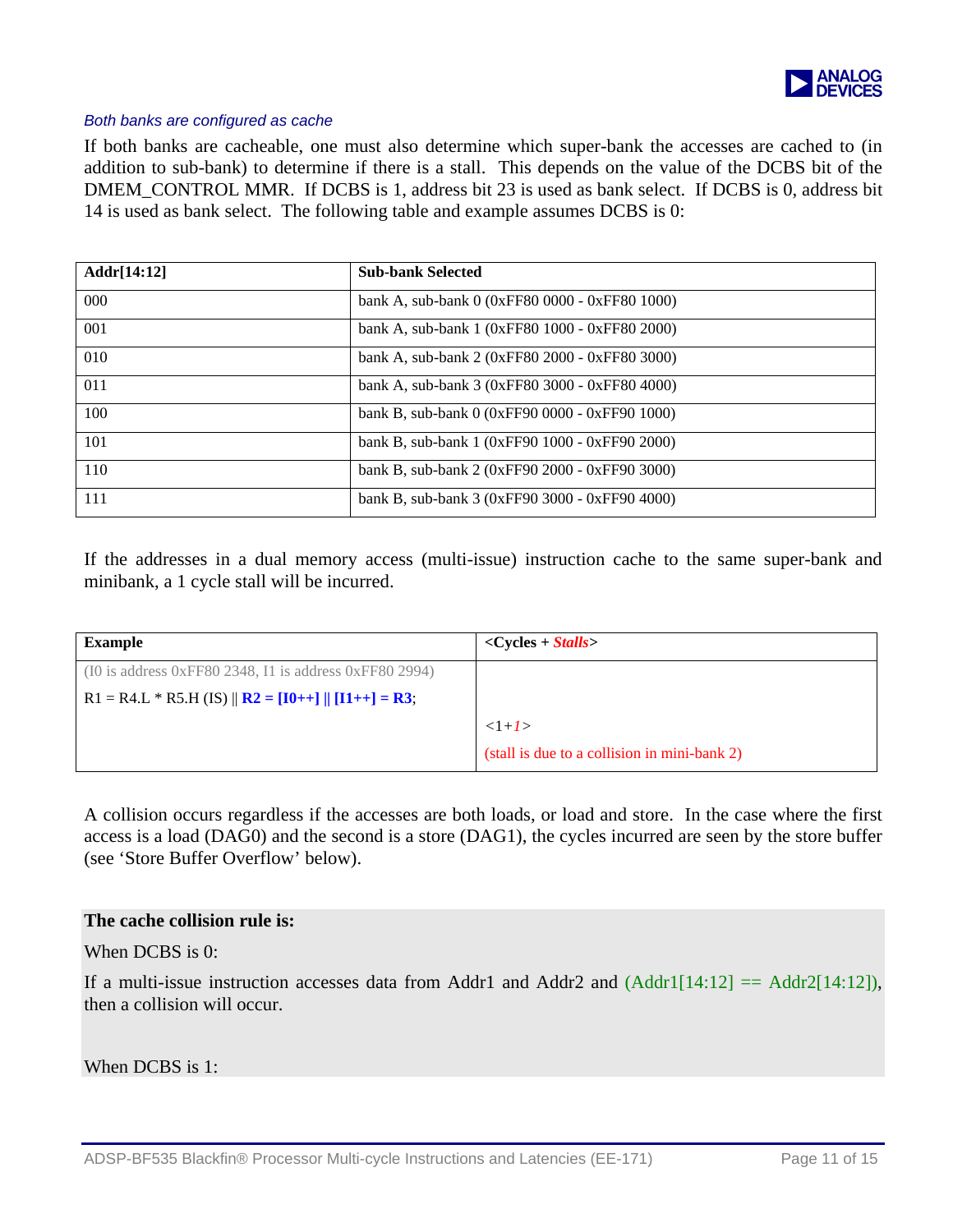

If a multi-issue instruction accesses data from Addr1 and Addr2 and  $(Addr1[23,13:12])$ Addr2[23,13:12]), then a collision will occur.

#### **MMR Access**

A read from any MMR space (core MMR or system MMR) results in a 2 cycle stall. This is because the processor must wait for acknowledgement from the peripherals mapped to the MMRs being accessed.

| <b>Example</b>                                                  | $\langle$ Cycles + <i>Stalls</i> |
|-----------------------------------------------------------------|----------------------------------|
| (IO contains an address between 0xFFC0 0000 and 0xFFFF<br>FFFF) |                                  |
| $R2 = [10 + 1],$                                                | $<1+2>$                          |

#### **System Sub-bank Access Collision (this may have implications for the DMA engine)**

A system access occurs when some external device, such as another processor in a multiple core system, accesses L1 memory. Whenever the system accesses a sub-bank that is currently being accessed by the core, a 1 cycle stall is incurred, because system memory accesses have higher priority than core accesses.

### **Store Buffer Overflow**

The store buffer is a 5 entry FIFO which manages ADSP-BF535 Blackfin Processor instruction stores to L1 and L2 memory. All instruction stores must go through the store buffer. Thus, if the buffer is full, the ADSP-BF535 Blackfin Processor stalls until the FIFO moves forward and a space is freed.

The earliest time a store can leave the buffer is 4 instructions (not cycles necessarily) after it was entered. This means that, under ideal circumstances, a continuous series of stores will take up 4 out of the 5 slots in the store buffer. If only one of the stores is delayed by an extra cycle, there is no penalty as the store buffer has 5 slots. There are many scenarios where the store buffer can become full. In order to account for them, the programmer must keep track of the proximity of stores and how many cycles they each take.

If a multi-cycle store is required, the programmer must be sure that it isn't followed too closely by other stores as they may become backed up.

The following is a list of multi-cycle stores:

- 1. Stores to non-cacheable memory, e.g. MMR space
- 2. Stores to L2 memory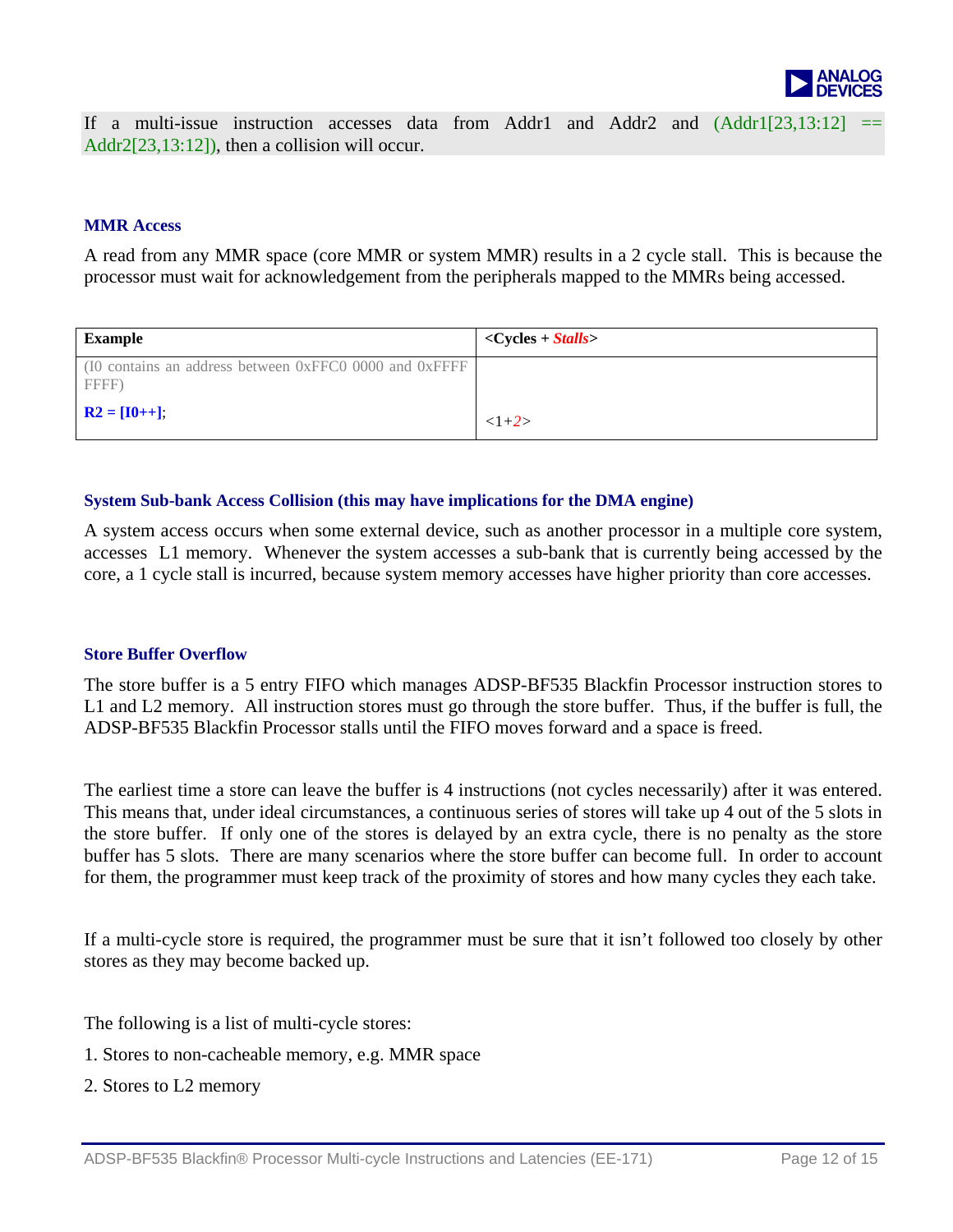

3. Mini-bank conflict where the store is from DAG1, i.e. the second access in a load/store m ulti-issue instruction.

| <b>Example</b>                                                  | <b>Number of Cycles</b> |
|-----------------------------------------------------------------|-------------------------|
| (I0 contains an address between 0xFFC0 0000 and 0xFFFF<br>FFFF) |                         |
| $[10++] = R2;$                                                  | $\langle N \rangle$     |

#### **Store Buffer Load Collision**

This section describes cases where a load access collides with a pending store access in the store buffer. This happens when the load and store are to the same address.

#### *Load/Store Size Mismatch*

If the load reads data that is of different word size (8, 16, or 32 bits) from that of the store access, the store buffer must be flushed before the load can be carried out. The stall time depends on how many stores are currently in the buffer and how long they each take to complete.

| <b>Example</b> | $\langle$ Cycles + <i>Stalls</i>                               |
|----------------|----------------------------------------------------------------|
| $W[P0] = R0;$  | $\langle 1+N \rangle$ (N cycle stall as the buffer is flushed) |
| $R1 = B[P0];$  | $\langle 1 \rangle$                                            |

### *Store Data Not Ready*

The data portion of a store does not necessarily have to be ready when it is entered into the store buffer. Store data coming from the dagregs and pregs has no delay, but all other store data is delayed by 3 instructions.

| <b>Example</b> | $\langle$ Stalls |
|----------------|------------------|
| $W[PO] = R0;$  | <3>              |
| $R1 = W[P0];$  |                  |
| $[P0] = P3;$   | $<\!\!\theta$    |
| $R1 = [P0];$   |                  |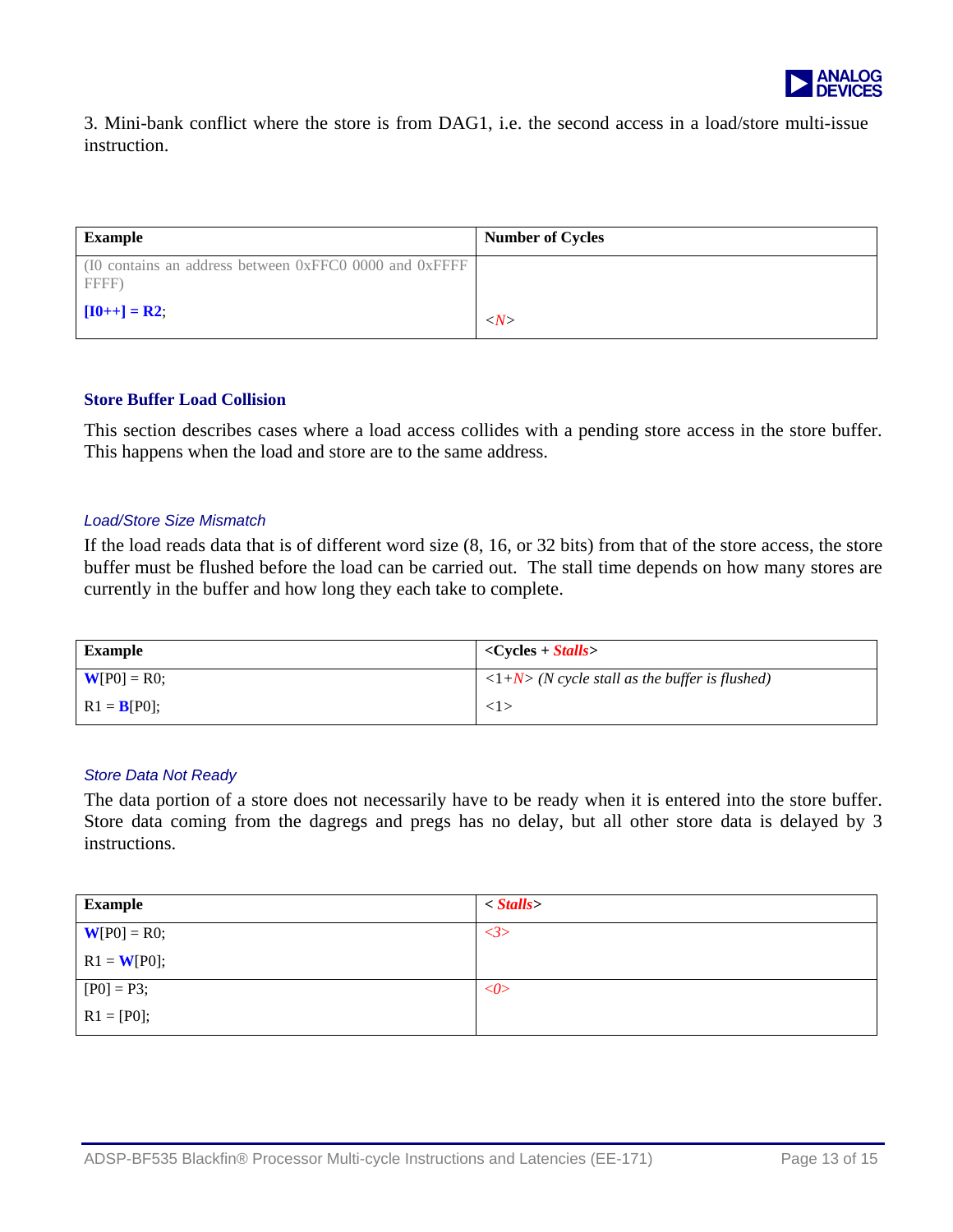

### **Appendix**

This appendix is a reference for abbreviations and mnemonics used in the main document. It consists of a glossary, instruction group descriptions, and register group descriptions.

### **Glossary**

 $MMR =$  memory-mapped register

RAW = read-after-write hazard

 $src = source$ 

### **Instruction Groups**

All instruction group members conform to naming conventions used in the Blackfin Processor Instruction Set Reference. Descriptions of the instructions can be found in the chapters indicated with parentheses. Note that instruction groups described are not necessarily mutually exclusive; that is, the same instruction can belong to multiple groups.

| math ops                      |                         |                                                                               |  |  |
|-------------------------------|-------------------------|-------------------------------------------------------------------------------|--|--|
| video ops                     | mult ops                | ALU ops                                                                       |  |  |
| Video Pixel Operations $(13)$ | Vector Multiply (14.12) | Logical Operations (7)                                                        |  |  |
|                               | 32-bit Multiply (10.10) | Bit Operations $(8)$                                                          |  |  |
|                               | Vector MAC $(14.3-5)$   | Shift/Rotate Operations (9)                                                   |  |  |
|                               |                         | Arithmetic Operations except Multiply (10 except)<br>10.10)                   |  |  |
|                               |                         | Vector Operations except Multiply/MAC (14 except<br>$14.3 - 14.5$ , $14.12$ ) |  |  |

| areg2dreg ops                                                                         |
|---------------------------------------------------------------------------------------|
| MAC to Half-Register $(14.4)$                                                         |
| MAC to Data Register $(14.5)$                                                         |
| Vector Multiply $(14.12)$                                                             |
| Round – 12 bit $(10.13)$                                                              |
| Round – 20 bit $(10.14)$                                                              |
| Add on Sign $(14.1)$                                                                  |
| Modify - Increment, only this case:<br>$[drag deg_hi dreg_lo] = (A0 \neq A1); (10.9)$ |